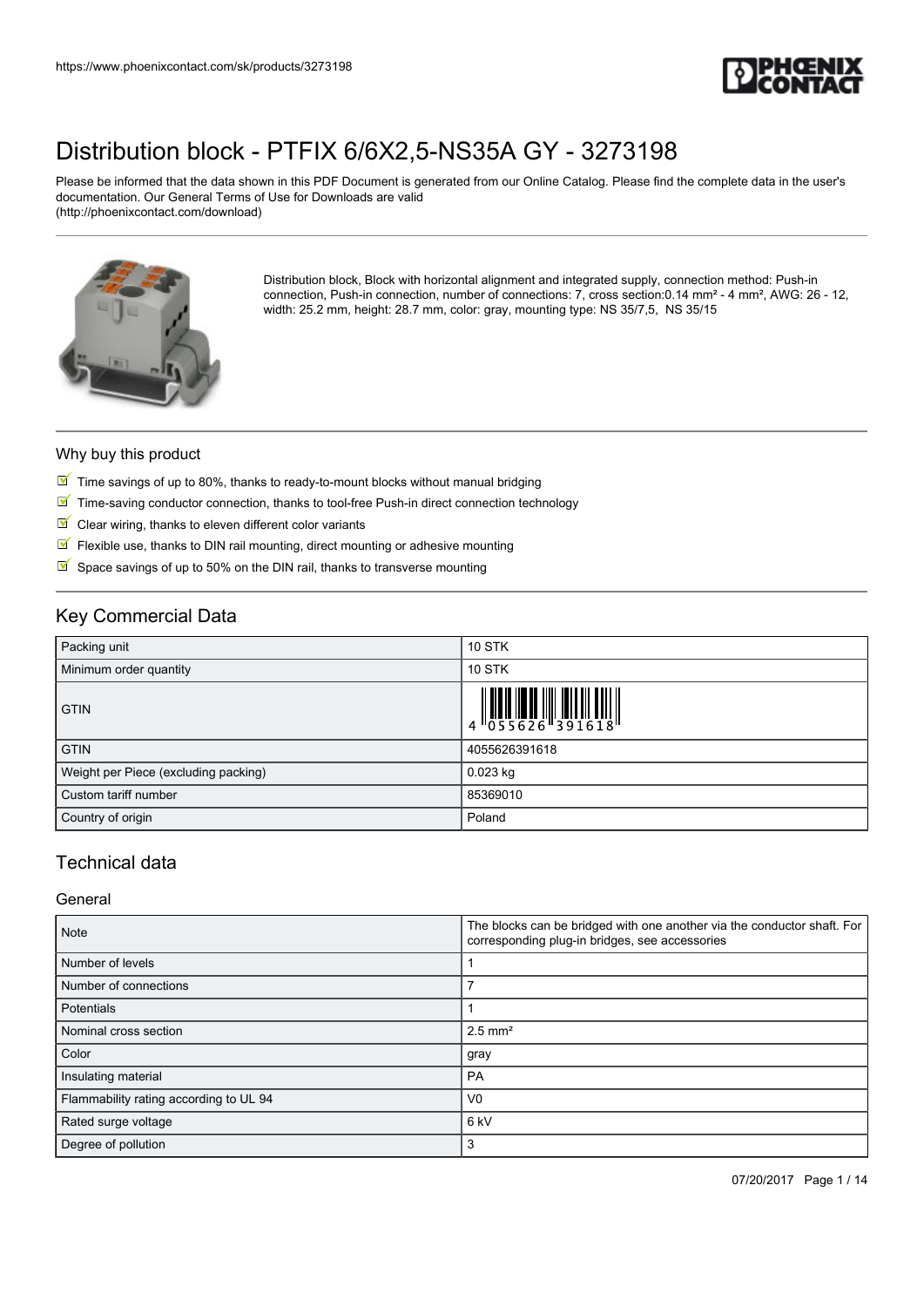

## Technical data

### General

| Overvoltage category                                                                         | Ш                                                                                                        |  |
|----------------------------------------------------------------------------------------------|----------------------------------------------------------------------------------------------------------|--|
| Insulating material group                                                                    |                                                                                                          |  |
| Maximum power dissipation for nominal condition                                              | 1.31 W (the value is based on one connection block and is multiplied<br>according to the pin assignment) |  |
| Maximum load current                                                                         | 24 A                                                                                                     |  |
| Nominal current $I_N$                                                                        | 24 A                                                                                                     |  |
| Nominal voltage U <sub>N</sub>                                                               | 500 V                                                                                                    |  |
| Maximum load current                                                                         | 57 A (with 10 mm <sup>2</sup> conductor cross section)                                                   |  |
| Nominal current $I_N$                                                                        | 41 A (with 6 mm <sup>2</sup> conductor cross section)                                                    |  |
| Nominal voltage $U_N$                                                                        | 500 V                                                                                                    |  |
| Open side panel                                                                              | No                                                                                                       |  |
| Shock protection test specification                                                          | DIN EN 50274 (VDE 0660-514):2002-11                                                                      |  |
| Back of the hand protection                                                                  | guaranteed                                                                                               |  |
| Finger protection                                                                            | guaranteed                                                                                               |  |
| Result of surge voltage test                                                                 | Test passed                                                                                              |  |
| Surge voltage test setpoint                                                                  | 9.8 kV                                                                                                   |  |
| Result of power-frequency withstand voltage test                                             | Test passed                                                                                              |  |
| Power frequency withstand voltage setpoint                                                   | 1.89 kV                                                                                                  |  |
| Result of the test for mechanical stability of terminal points (5 x<br>conductor connection) | Test passed                                                                                              |  |
| Result of bending test                                                                       | Test passed                                                                                              |  |
| Bending test rotation speed                                                                  | 10 rpm                                                                                                   |  |
| Bending test turns                                                                           | 135                                                                                                      |  |
| Bending test conductor cross section/weight                                                  | $0.5$ mm <sup>2</sup> / 0.3 kg                                                                           |  |
|                                                                                              | 6 mm <sup>2</sup> / 1.4 kg                                                                               |  |
|                                                                                              | 10 mm <sup>2</sup> / 2 kg                                                                                |  |
|                                                                                              | $0.14$ mm <sup>2</sup> / 0.2 kg                                                                          |  |
|                                                                                              | 2.5 mm <sup>2</sup> / 0.7 kg                                                                             |  |
|                                                                                              | 4 mm <sup>2</sup> / 0.9 kg                                                                               |  |
| Tensile test result                                                                          | Test passed                                                                                              |  |
| Conductor cross section tensile test                                                         | $0.5$ mm <sup>2</sup>                                                                                    |  |
| Tractive force setpoint                                                                      | 20 N                                                                                                     |  |
| Conductor cross section tensile test                                                         | $6 \text{ mm}^2$                                                                                         |  |
| Tractive force setpoint                                                                      | 80 N                                                                                                     |  |
| Conductor cross section tensile test                                                         | $10 \text{ mm}^2$                                                                                        |  |
| Tractive force setpoint                                                                      | 90 N                                                                                                     |  |
| Result of tight fit on support                                                               | Test passed                                                                                              |  |
| Tight fit on carrier                                                                         | <b>NS 35</b>                                                                                             |  |
| Setpoint                                                                                     | 5N                                                                                                       |  |
| Result of voltage-drop test                                                                  | Test passed                                                                                              |  |
| Requirements, voltage drop                                                                   | $\leq$ 1.6 mV                                                                                            |  |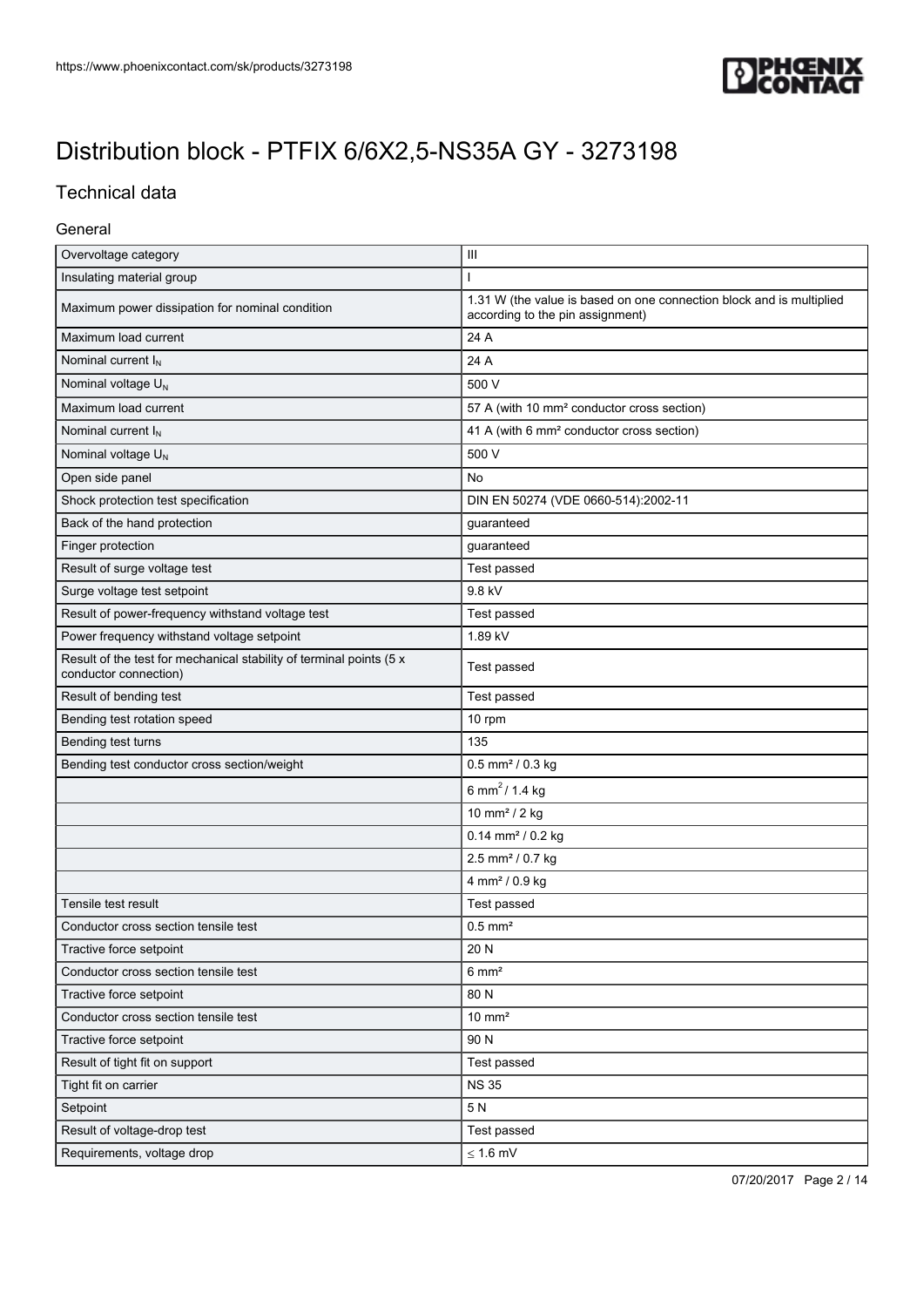

## Technical data

### General

| Result of temperature-rise test                                               | Test passed                                 |  |
|-------------------------------------------------------------------------------|---------------------------------------------|--|
| Short circuit stability result                                                | Test passed                                 |  |
| Conductor cross section short circuit testing                                 | $6 \text{ mm}^2$                            |  |
| Short-time current                                                            | 0.72 kA                                     |  |
| Conductor cross section short circuit testing                                 | $10 \text{ mm}^2$                           |  |
| Short-time current                                                            | 1.2 kA                                      |  |
| Result of aging test                                                          | Test passed                                 |  |
| Ageing test for screwless modular terminal block temperature cycles           | 192                                         |  |
| Result of thermal test                                                        | Test passed                                 |  |
| Proof of thermal characteristics (needle flame) effective duration            | 30 <sub>s</sub>                             |  |
| Oscillation, broadband noise test result                                      | Test passed                                 |  |
| Test specification, oscillation, broadband noise                              | DIN EN 50155 (VDE 0115-200):2008-03         |  |
| Test spectrum                                                                 | Service life test category 2, bogie-mounted |  |
| Test frequency                                                                | $f_1 = 5$ Hz to $f_2 = 250$ Hz              |  |
| <b>ASD level</b>                                                              | 6.12 $(m/s^2)^2$ /Hz                        |  |
| Acceleration                                                                  | 3.12g                                       |  |
| Test duration per axis                                                        | 5h                                          |  |
| <b>Test directions</b>                                                        | X-, Y- and Z-axis                           |  |
| Shock test result                                                             | Test passed                                 |  |
| Test specification, shock test                                                | DIN EN 50155 (VDE 0115-200):2008-03         |  |
| Shock form                                                                    | Half-sine                                   |  |
| Acceleration                                                                  | 30 <sub>g</sub>                             |  |
| Shock duration                                                                | 18 <sub>ms</sub>                            |  |
| Number of shocks per direction                                                | 3                                           |  |
| <b>Test directions</b>                                                        | X-, Y- and Z-axis (pos. and neg.)           |  |
| Relative insulation material temperature index (Elec., UL 746 B)              | 130 °C                                      |  |
| Temperature index of insulation material (DIN EN 60216-1 (VDE<br>$0304 - 21)$ | 130 °C                                      |  |
| Static insulating material application in cold                                | $-60 °C$                                    |  |
| Behavior in fire for rail vehicles (DIN 5510-2)                               | Test passed                                 |  |
| Flame test method (DIN EN 60695-11-10)                                        | V <sub>0</sub>                              |  |
| Oxygen index (DIN EN ISO 4589-2)                                              | >32%                                        |  |
| NF F16-101, NF F10-102 Class I                                                | 2                                           |  |
| NF F16-101, NF F10-102 Class F                                                | $\overline{2}$                              |  |
| Surface flammability NFPA 130 (ASTM E 162)                                    | passed                                      |  |
| Specific optical density of smoke NFPA 130 (ASTM E 662)                       | passed                                      |  |
| Smoke gas toxicity NFPA 130 (SMP 800C)                                        | passed                                      |  |
| Calorimetric heat release NFPA 130 (ASTM E 1354)                              | 28 MJ/kg                                    |  |
| Fire protection for rail vehicles (DIN EN 45545-2) R22                        | <b>HL 1 - HL 3</b>                          |  |
| Fire protection for rail vehicles (DIN EN 45545-2) R23                        | HL 1 - HL 3                                 |  |
| Fire protection for rail vehicles (DIN EN 45545-2) R24                        | <b>HL 1 - HL 3</b>                          |  |

07/20/2017 Page 3 / 14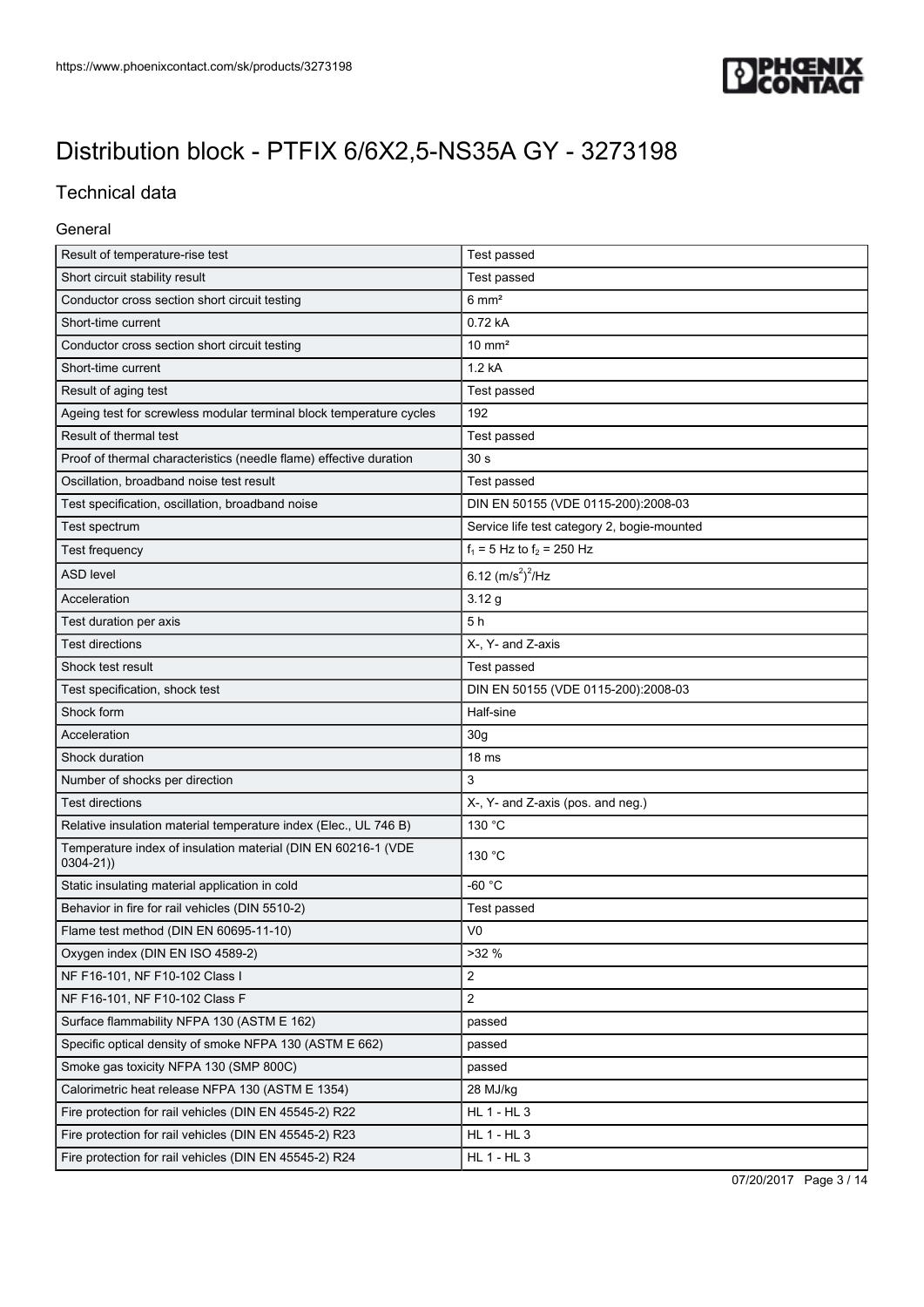

## Technical data

General

| Fire protection for rail vehicles (DIN EN 45545-2) R26 | HL 1 - HL 3 |  |  |
|--------------------------------------------------------|-------------|--|--|
| <b>Dimensions</b>                                      |             |  |  |
| Width                                                  | $25.2$ mm   |  |  |
| Length                                                 | 45.7 mm     |  |  |
| Height                                                 | 28.7 mm     |  |  |
| Height NS 35/7,5                                       | $30.8$ mm   |  |  |
| Height NS 35/15                                        | 38.3 mm     |  |  |

#### Connection data

| Connection method                                                                          | Push-in connection    |
|--------------------------------------------------------------------------------------------|-----------------------|
| Connection in acc. with standard                                                           | IEC 60947-7-1         |
| Conductor cross section solid min.                                                         | $0.14 \text{ mm}^2$   |
| Conductor cross section solid max.                                                         | $4 \text{ mm}^2$      |
| Conductor cross section AWG min.                                                           | 26                    |
| Conductor cross section AWG max.                                                           | 12                    |
| Conductor cross section flexible min.                                                      | $0.14 \, \text{mm}^2$ |
| Conductor cross section flexible max.                                                      | $2.5$ mm <sup>2</sup> |
| Min. AWG conductor cross section, flexible                                                 | 26                    |
| Max. AWG conductor cross section, flexible                                                 | 14                    |
| Conductor cross section flexible, with ferrule without plastic sleeve min.                 | $0.14 \, \text{mm}^2$ |
| Conductor cross section flexible, with ferrule without plastic sleeve max.                 | $2.5$ mm <sup>2</sup> |
| Conductor cross section flexible, with ferrule with plastic sleeve min.                    | $0.14 \text{ mm}^2$   |
| Conductor cross section flexible, with ferrule with plastic sleeve max.                    | $2.5$ mm <sup>2</sup> |
| Stripping length                                                                           | 8 mm  10 mm           |
| Internal cylindrical gage                                                                  | A3                    |
| Connection method                                                                          | Push-in connection    |
| Connection in acc. with standard                                                           | IEC 60947-7-1         |
| Conductor cross section solid min.                                                         | $0.5$ mm <sup>2</sup> |
| Conductor cross section solid max.                                                         | $10 \text{ mm}^2$     |
| Conductor cross section AWG min.                                                           | 20                    |
| Conductor cross section AWG max.                                                           | 8                     |
| Conductor cross section flexible min.                                                      | $0.5$ mm <sup>2</sup> |
| Conductor cross section flexible max.                                                      | $6 \text{ mm}^2$      |
| Min. AWG conductor cross section, flexible                                                 | 20                    |
| Max. AWG conductor cross section, flexible                                                 | 10                    |
| Conductor cross section flexible, with ferrule without plastic sleeve min.                 | $0.5$ mm <sup>2</sup> |
| Conductor cross section flexible, with ferrule without plastic sleeve max.                 | $6 \text{ mm}^2$      |
| Conductor cross section flexible, with ferrule with plastic sleeve min.                    | $0.5$ mm <sup>2</sup> |
| Conductor cross section flexible, with ferrule with plastic sleeve max.                    | $6 \text{ mm}^2$      |
| 2 conductors with same cross section, stranded, TWIN ferrules with<br>plastic sleeve, min. | $0.5$ mm <sup>2</sup> |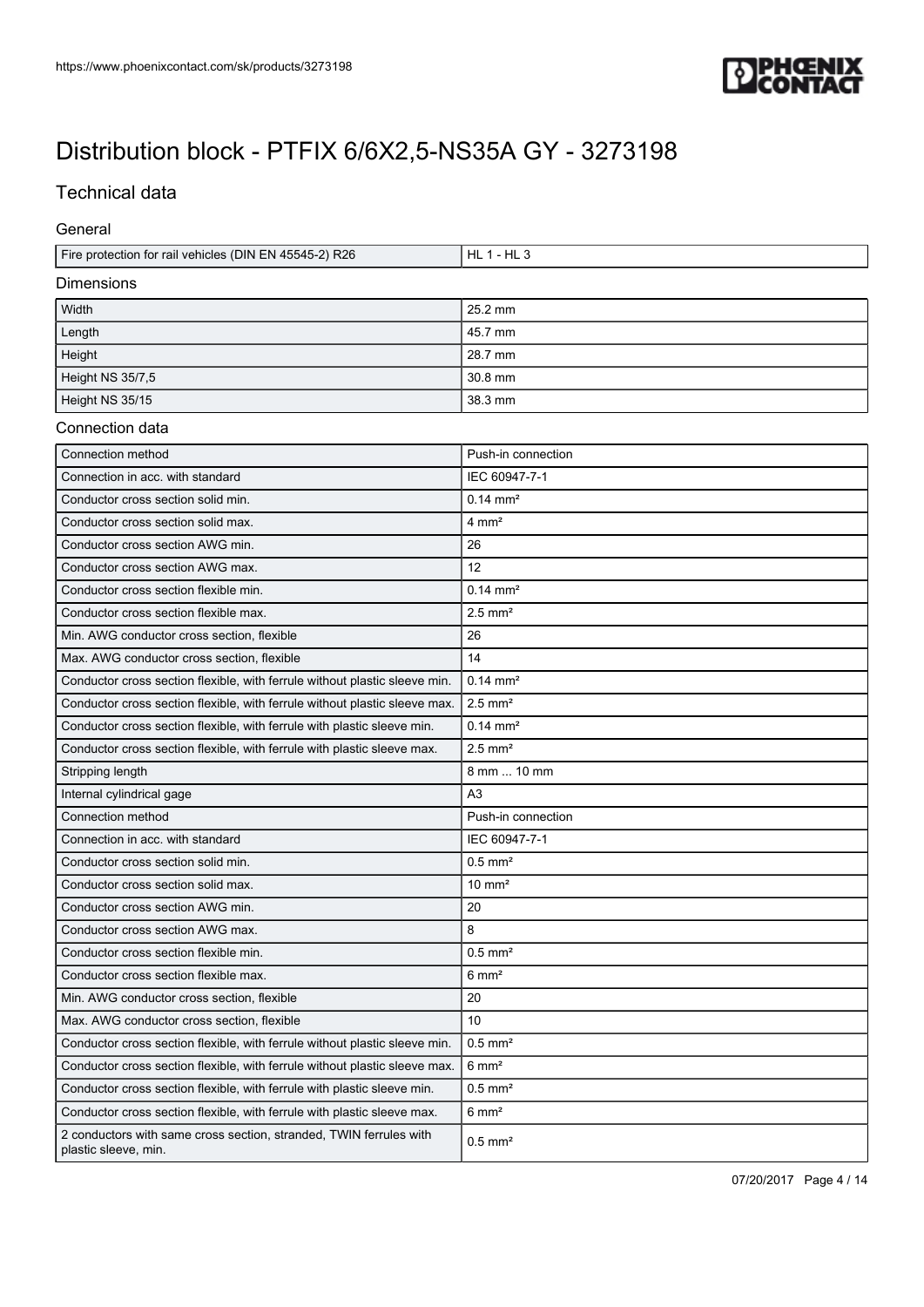

## Technical data

### Connection data

| 2 conductors with same cross section, stranded, TWIN ferrules with<br>plastic sleeve, max. | $1.5$ mm <sup>2</sup> |  |  |
|--------------------------------------------------------------------------------------------|-----------------------|--|--|
| Stripping length                                                                           | 10 mm $\ldots$ 12 mm  |  |  |
| <b>Standards and Regulations</b>                                                           |                       |  |  |
| Connection in acc. with standard                                                           | IEC 60947-7-1         |  |  |
|                                                                                            | IEC 60947-7-1         |  |  |
| Flammability rating according to UL 94                                                     | V <sub>0</sub>        |  |  |

## Drawings

Circuit diagram

# $\begin{bmatrix} 0 & 0 \\ 0 & 0 \\ 0 & 0 \end{bmatrix}$

## **Classifications**

### eCl@ss

| eCl@ss 4.0 | 27141121 |
|------------|----------|
| eCl@ss 4.1 | 27141121 |
| eCl@ss 5.0 | 27141120 |
| eCl@ss 5.1 | 27141120 |
| eCl@ss 6.0 | 27141120 |
| eCl@ss 7.0 | 27141120 |
| eCl@ss 8.0 | 27141120 |
| eCl@ss 9.0 | 27141120 |

### ETIM

| <b>ETIM 3.0</b>     | EC000897 |
|---------------------|----------|
| <b>ETIM 4.0</b>     | EC000897 |
| <b>ETIM 5.0</b>     | EC000897 |
| ETIM <sub>6.0</sub> | EC000897 |

#### UNSPSC

| UNSPSC 6.01         | 30211811 |
|---------------------|----------|
| UNSPSC 7.0901       | 39121410 |
| UNSPSC 11           | 39121410 |
| <b>UNSPSC 12.01</b> | 39121410 |
| UNSPSC 13.2         | 39121410 |

## Approvals

Approvals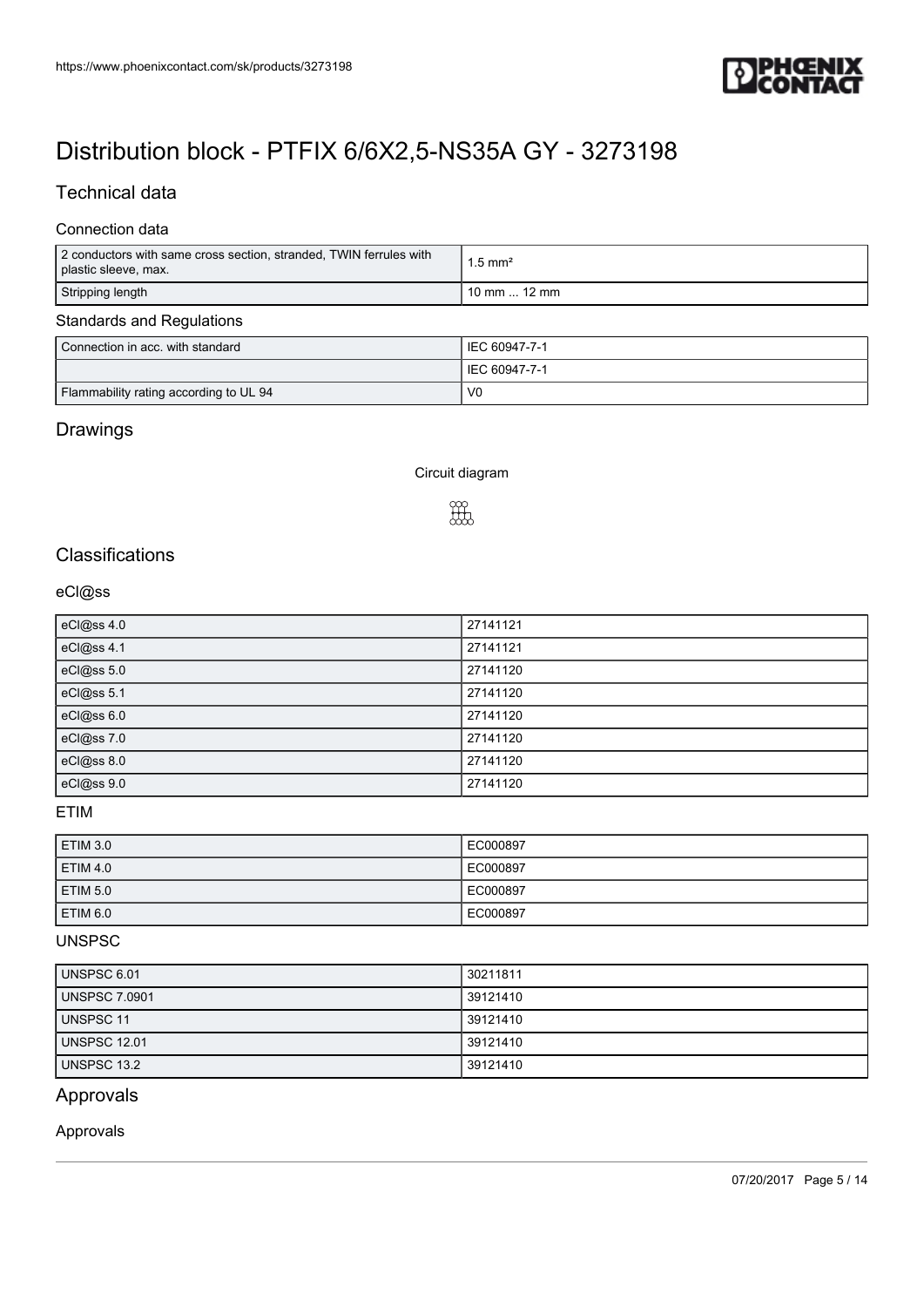

### Approvals

#### Approvals

UL Recognized / cUL Recognized / cULus Recognized

#### Ex Approvals

#### Approval details

| UL Recognized              | http://database.ul.com/cgi-bin/XYV/template/LISEXT/1FRAME/index.htm<br>FILE E 60425<br>RV. |          |          |
|----------------------------|--------------------------------------------------------------------------------------------|----------|----------|
|                            | B                                                                                          | С        |          |
| mm <sup>2</sup> /AWG/kcmil | $20 - 8$                                                                                   | $20 - 8$ | $20 - 8$ |
| Nominal current IN         | 50 A                                                                                       | 50 A     | 5 A      |
| Nominal voltage UN         | 300 V                                                                                      | 300 V    | 600 V    |

| cUL Recognized             | http://database.ul.com/cgi-bin/XYV/template/LISEXT/1FRAME/index.htm<br>$\mathcal{L}_3$ | FILE E 60425 |          |
|----------------------------|----------------------------------------------------------------------------------------|--------------|----------|
|                            | B                                                                                      | С            | ◡        |
| mm <sup>2</sup> /AWG/kcmil | $20 - 8$                                                                               | $20 - 8$     | $20 - 8$ |
| Nominal current IN         | 50 A                                                                                   | 50 A         | 5 A      |
| Nominal voltage UN         | 300 V                                                                                  | 300 V        | 600 V    |



cULus Recognized <http://database.ul.com/cgi-bin/XYV/template/LISEXT/1FRAME/index.htm>

Accessories

#### Accessories

DIN rail

[DIN rail perforated - NS 35/ 7,5 PERF 2000MM - 0801733](https://www.phoenixcontact.com/sk/products/0801733)

DIN rail, material: steel galvanized and passivated with a thick layer, perforated, height 7.5 mm, width 35 mm, length: 2000 mm

[DIN rail, unperforated - NS 35/ 7,5 UNPERF 2000MM - 0801681](https://www.phoenixcontact.com/sk/products/0801681)

DIN rail, material: Steel, unperforated, height 7.5 mm, width 35 mm, length: 2 m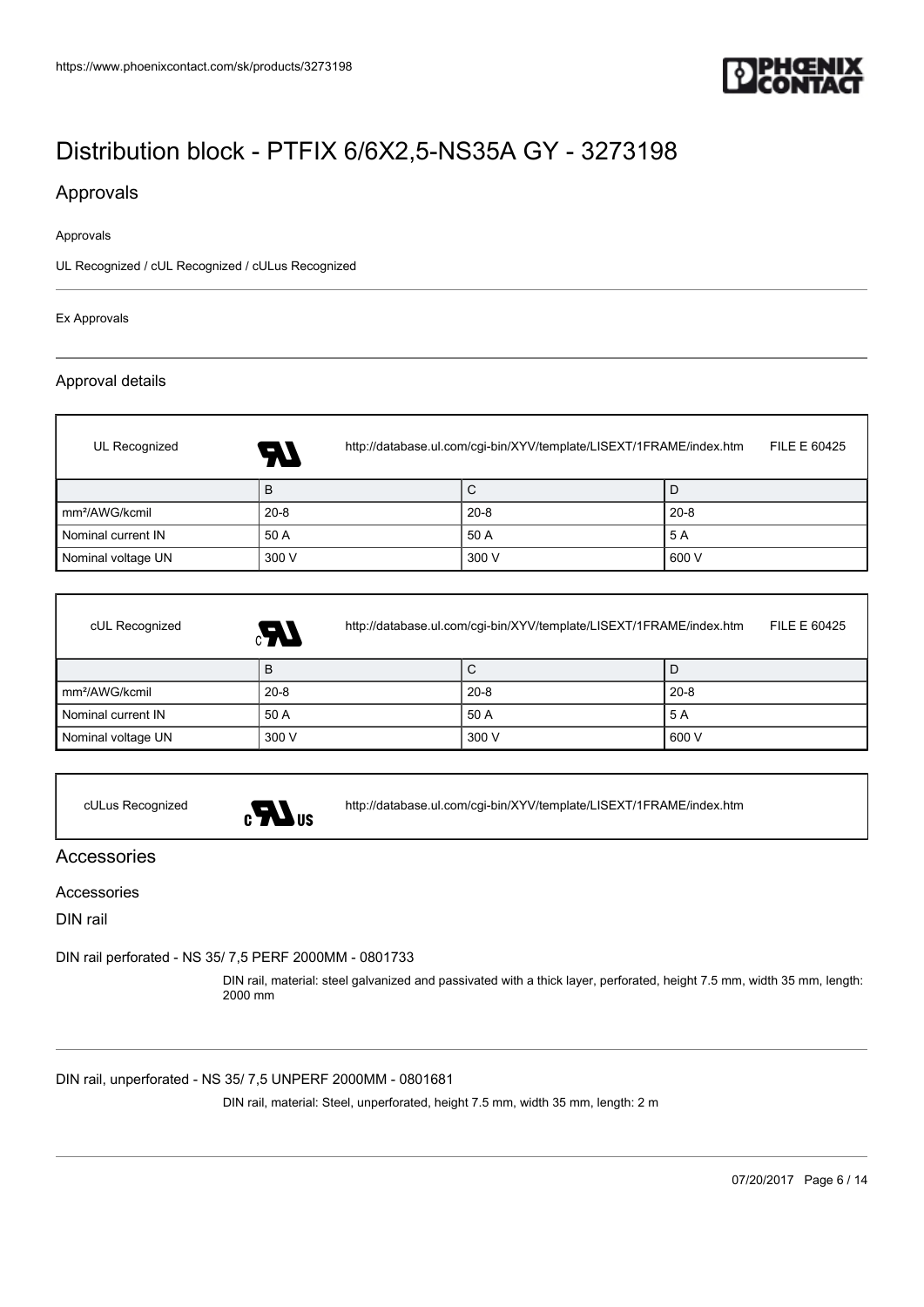

### Accessories

[DIN rail perforated - NS 35/ 7,5 WH PERF 2000MM - 1204119](https://www.phoenixcontact.com/sk/products/1204119)



DIN rail 35 mm (NS 35)

[DIN rail - NS 35/ 7,5 WH UNPERF 2000MM - 1204122](https://www.phoenixcontact.com/sk/products/1204122)



DIN rail 35 mm (NS 35)

[DIN rail, unperforated - NS 35/ 7,5 AL UNPERF 2000MM - 0801704](https://www.phoenixcontact.com/sk/products/0801704)

DIN rail, unperforated, Width: 35 mm, Height: 7.5 mm, Length: 2000 mm, Color: silver

[DIN rail perforated - NS 35/ 7,5 ZN PERF 2000MM - 1206421](https://www.phoenixcontact.com/sk/products/1206421)



DIN rail, material: Galvanized, perforated, height 7.5 mm, width 35 mm, length: 2 m

[DIN rail, unperforated - NS 35/ 7,5 ZN UNPERF 2000MM - 1206434](https://www.phoenixcontact.com/sk/products/1206434)



DIN rail, material: Galvanized, unperforated, height 7.5 mm, width 35 mm, length: 2 m

[DIN rail, unperforated - NS 35/ 7,5 CU UNPERF 2000MM - 0801762](https://www.phoenixcontact.com/sk/products/0801762)



DIN rail, material: Copper, unperforated, height 7.5 mm, width 35 mm, length: 2 m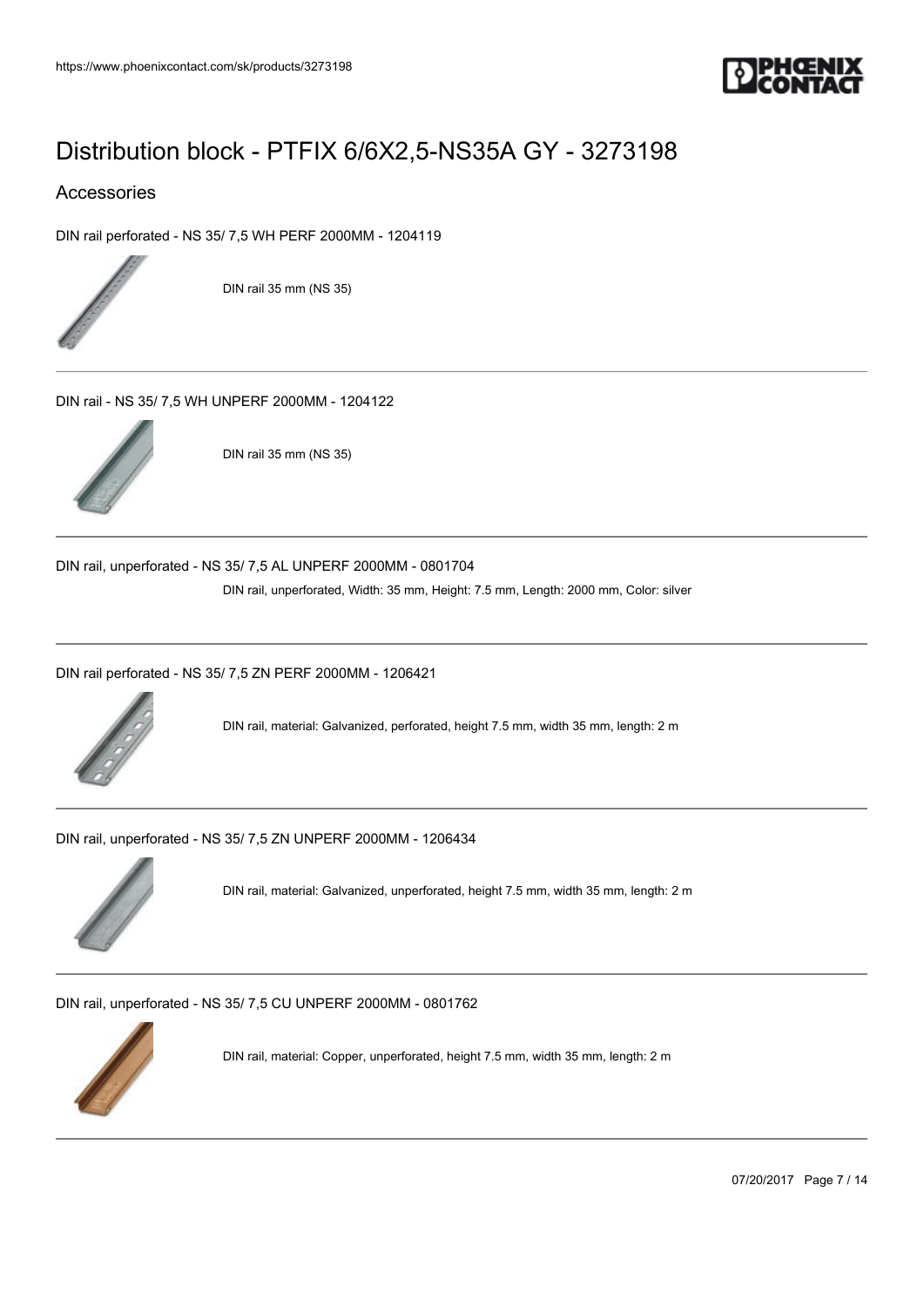

### Accessories

[End cap - NS 35/ 7,5 CAP - 1206560](https://www.phoenixcontact.com/sk/products/1206560)



DIN rail end piece, for DIN rail NS 35/7.5

[DIN rail perforated - NS 35/15 PERF 2000MM - 1201730](https://www.phoenixcontact.com/sk/products/1201730)



DIN rail, material: steel galvanized and passivated with a thick layer, perforated, height 15 mm, width 35 mm, length: 2000 mm

[DIN rail, unperforated - NS 35/15 UNPERF 2000MM - 1201714](https://www.phoenixcontact.com/sk/products/1201714)



DIN rail, material: Steel, unperforated, height 15 mm, width 35 mm, length: 2 m

[DIN rail perforated - NS 35/15 WH PERF 2000MM - 0806602](https://www.phoenixcontact.com/sk/products/0806602)



DIN rail 35 mm (NS 35)

[DIN rail - NS 35/15 WH UNPERF 2000MM - 1204135](https://www.phoenixcontact.com/sk/products/1204135)



DIN rail 35 mm (NS 35)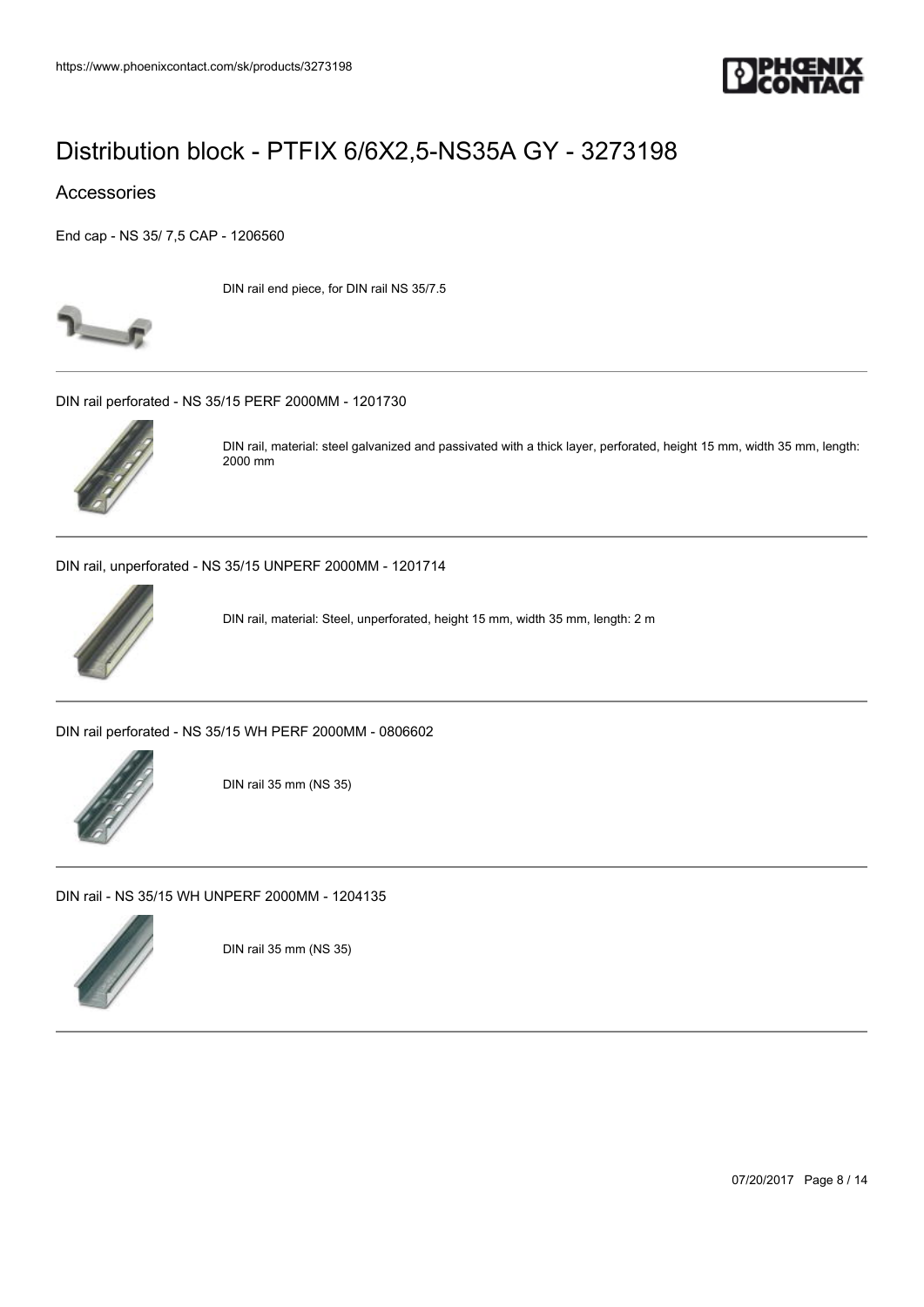

### Accessories

[DIN rail, unperforated - NS 35/15 AL UNPERF 2000MM - 1201756](https://www.phoenixcontact.com/sk/products/1201756)



DIN rail, deep drawn, high profile, unperforated, 1.5 mm thick, material: aluminum, height 15 mm, width 35 mm, length 2000 mm

[DIN rail perforated - NS 35/15 ZN PERF 2000MM - 1206599](https://www.phoenixcontact.com/sk/products/1206599)



DIN rail, material: Galvanized, perforated, height 15 mm, width 35 mm, length: 2 m

[DIN rail, unperforated - NS 35/15 ZN UNPERF 2000MM - 1206586](https://www.phoenixcontact.com/sk/products/1206586)



DIN rail, material: Galvanized, unperforated, height 15 mm, width 35 mm, length: 2 m

[DIN rail, unperforated - NS 35/15 CU UNPERF 2000MM - 1201895](https://www.phoenixcontact.com/sk/products/1201895)



DIN rail, material: Copper, unperforated, 1.5 mm thick, height 15 mm, width 35 mm, length: 2 m

[End cap - NS 35/15 CAP - 1206573](https://www.phoenixcontact.com/sk/products/1206573)



DIN rail end piece, for DIN rail NS 35/15

Insulating sleeve

07/20/2017 Page 9 / 14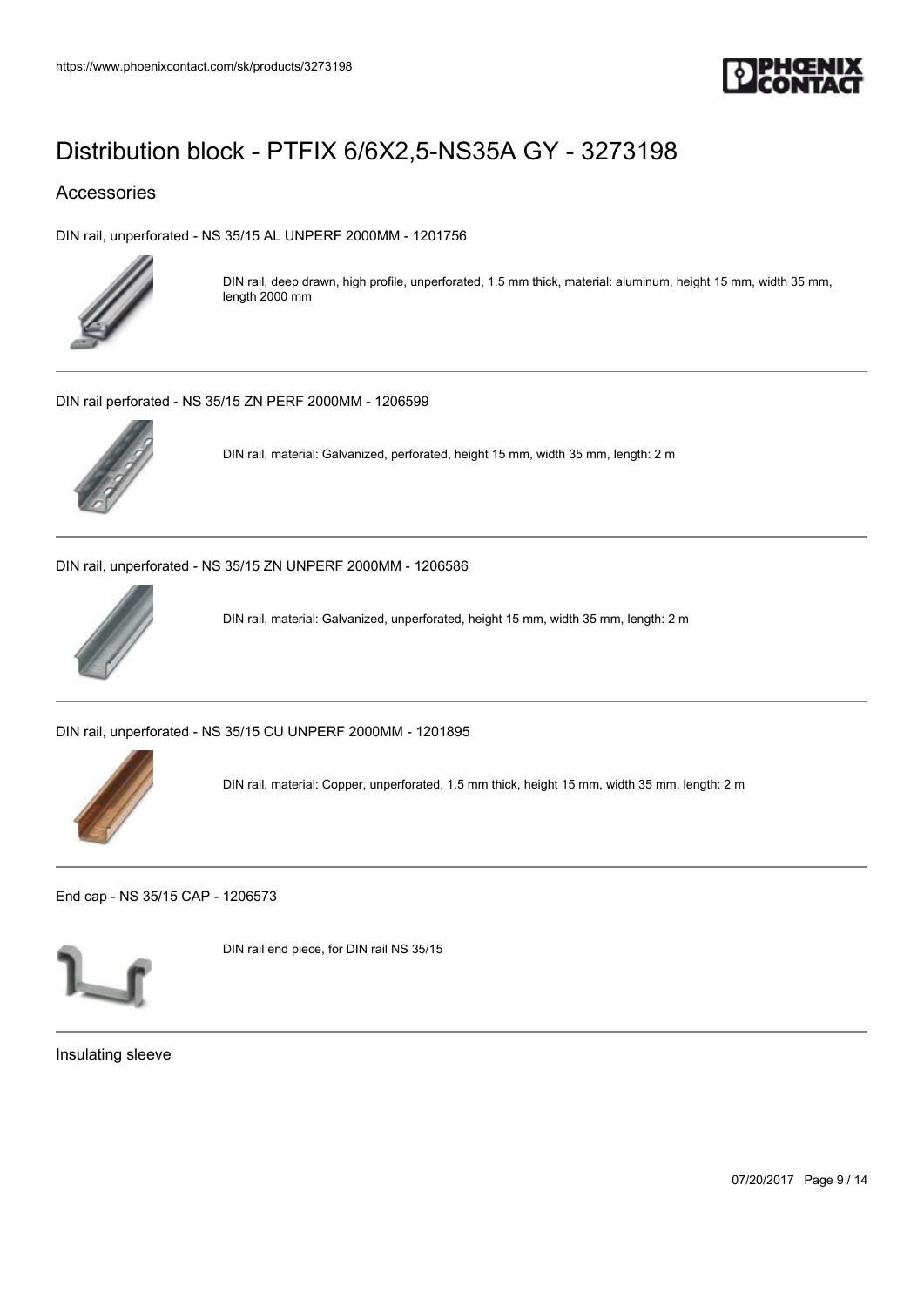

### Accessories

[Insulating sleeve - MPS-IH WH - 0201663](https://www.phoenixcontact.com/sk/products/0201663)



Insulating sleeve, color: white

[Insulating sleeve - MPS-IH RD - 0201676](https://www.phoenixcontact.com/sk/products/0201676)



Insulating sleeve, color: red

[Insulating sleeve - MPS-IH BU - 0201689](https://www.phoenixcontact.com/sk/products/0201689)



Insulating sleeve, color: blue

[Insulating sleeve - MPS-IH YE - 0201692](https://www.phoenixcontact.com/sk/products/0201692)



Insulating sleeve, color: yellow

[Insulating sleeve - MPS-IH GN - 0201702](https://www.phoenixcontact.com/sk/products/0201702)



Insulating sleeve, color: green

07/20/2017 Page 10 / 14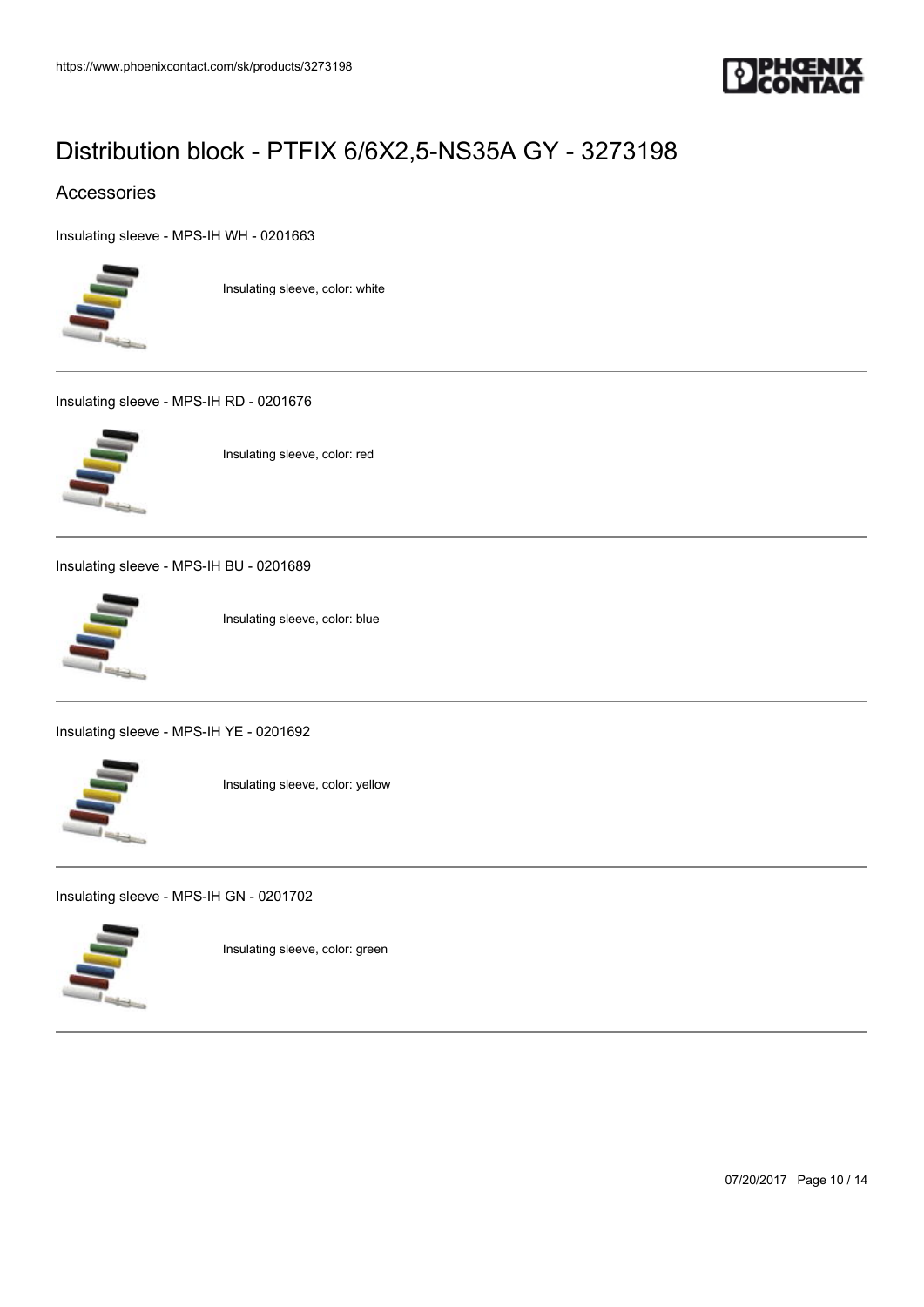

### Accessories

[Insulating sleeve - MPS-IH GY - 0201728](https://www.phoenixcontact.com/sk/products/0201728)



Insulating sleeve, color: gray

[Insulating sleeve - MPS-IH BK - 0201731](https://www.phoenixcontact.com/sk/products/0201731)



Insulating sleeve, color: black

Jumper

[Plug-in bridge - FBS 2-5 - 3030161](https://www.phoenixcontact.com/sk/products/3030161)



Plug-in bridge, pitch: 5.2 mm, length: 22.7 mm, width: 9 mm, number of positions: 2, color: red

[Plug-in bridge - FBS 2-5 GN - 3032143](https://www.phoenixcontact.com/sk/products/3032143)



Plug-in bridge, pitch: 5.2 mm, number of positions: 2, color: green

[Plug-in bridge - FBS 2-5 BU - 3036877](https://www.phoenixcontact.com/sk/products/3036877)



Plug-in bridge, pitch: 5.2 mm, number of positions: 2, color: blue

07/20/2017 Page 11 / 14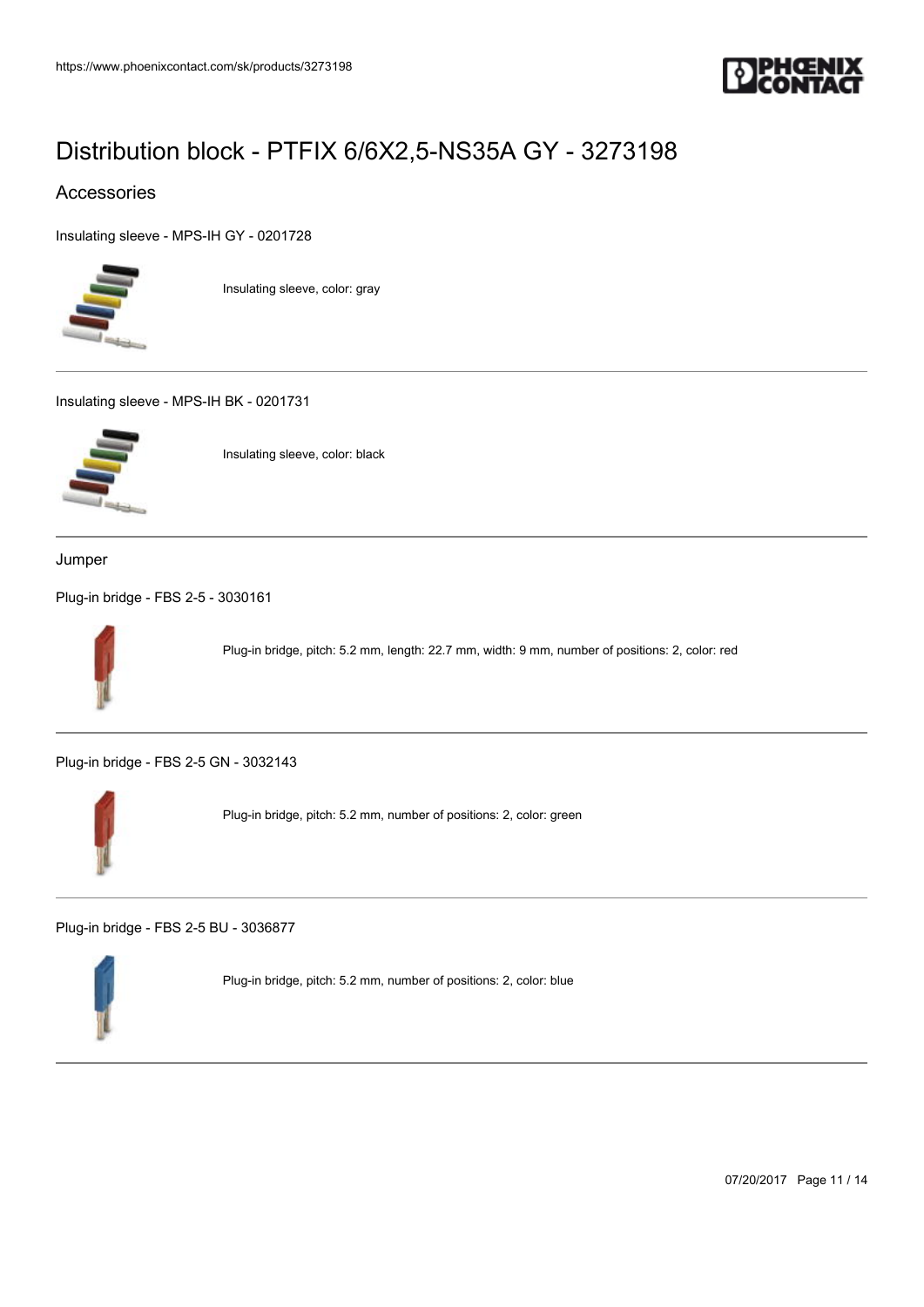

### Accessories

[Plug-in bridge - FBS 2-5 GY - 3038969](https://www.phoenixcontact.com/sk/products/3038969)



Plug-in bridge, pitch: 5.2 mm, number of positions: 2, color: gray

Labeled terminal marker

[Marker card - SK 5/3,8:FORTL.ZAHLEN - 0804183](https://www.phoenixcontact.com/sk/products/0804183)



Marker card, Card, white, labeled, Horizontal: Consecutive numbers 1 - 10, 11 - 20, etc. up to 91 - (99)100, Mounting type: adhesive, for terminal block width: 5 mm, Lettering field: 5 x 3.8 mm

#### [Marker card - SK 3,8 REEL P5 WH CUS - 0825124](https://www.phoenixcontact.com/sk/products/0825124)



Marker card, can be ordered: By card, white, labeled according to customer specifications, Mounting type: adhesive, for terminal block width: 5 mm, Lettering field: continuous x 3.8 mm

Marker carriers

[Terminal strip marker carrier - KLM 2 - 0807575](https://www.phoenixcontact.com/sk/products/0807575)



Terminal strip marker carrier, gray, unlabeled, Mounting type: Plug in, Lettering field: 20 mm x 8 mm

[Terminal strip marker carrier - KLM 3-L - 0814788](https://www.phoenixcontact.com/sk/products/0814788)



Terminal strip marker carrier, height-adjustable, for end brackets CLIPFIX 15, CLIPFIX 35 and CLIPFIX 35-5, can be labeled with BMK...20 x 8 labels, or directly with the M-PEN or X-PEN

Screwdriver tools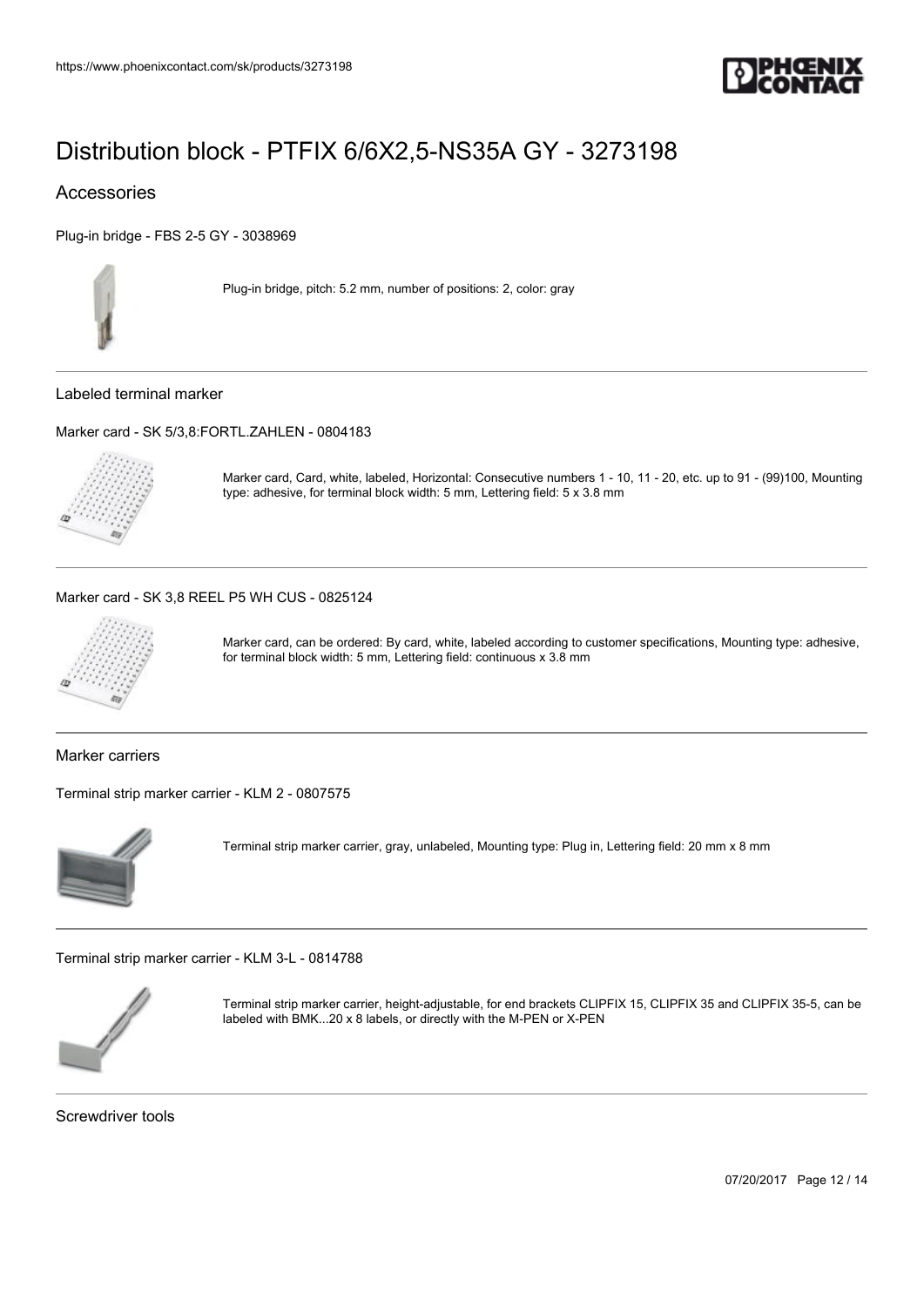

### Accessories

[Screwdriver - SZF 1-0,6X3,5 - 1204517](https://www.phoenixcontact.com/sk/products/1204517)



Actuation tool, for ST terminal blocks, also suitable for use as a bladed screwdriver, size: 0.6 x 3.5 x 100 mm, 2component grip, with non-slip grip

#### Terminal marking

[Marking foil for zack marker strip - TML \(EX3,8\)R - 0801837](https://www.phoenixcontact.com/sk/products/0801837)



Marking foil for zack marker strip, Roll, white, unlabeled, can be labeled with: THERMOMARK ROLL, THERMOMARK ROLL X1, THERMOMARK ROLLMASTER 300/600, THERMOMARK X1.2, THERMOMARK S1.1, Mounting type: adhesive, for terminal block width: 30000 mm, Lettering field: 30,000 x 3.8 mm

#### [Marking foil for zack marker strip - TML \(104X3,8\)R - 0801833](https://www.phoenixcontact.com/sk/products/0801833)



Marking foil for zack marker strip, Roll, white, unlabeled, can be labeled with: THERMOMARK ROLL, THERMOMARK ROLL X1, THERMOMARK ROLLMASTER 300/600, THERMOMARK X1.2, THERMOMARK S1.1, Mounting type: adhesive, for terminal block width: 104 mm, Lettering field: 104 x 3.8 mm

Test plug terminal block

[Test plugs - MPS-MT SN - 3212251](https://www.phoenixcontact.com/sk/products/3212251)



Test plugs, with solder connection up to 1 mm² conductor cross section, tin-plated surface, color: silver

[Test plugs - MPS-MT - 0201744](https://www.phoenixcontact.com/sk/products/0201744)



Test plugs, with solder connection up to 1 mm² conductor cross section, color: silver

Test socket